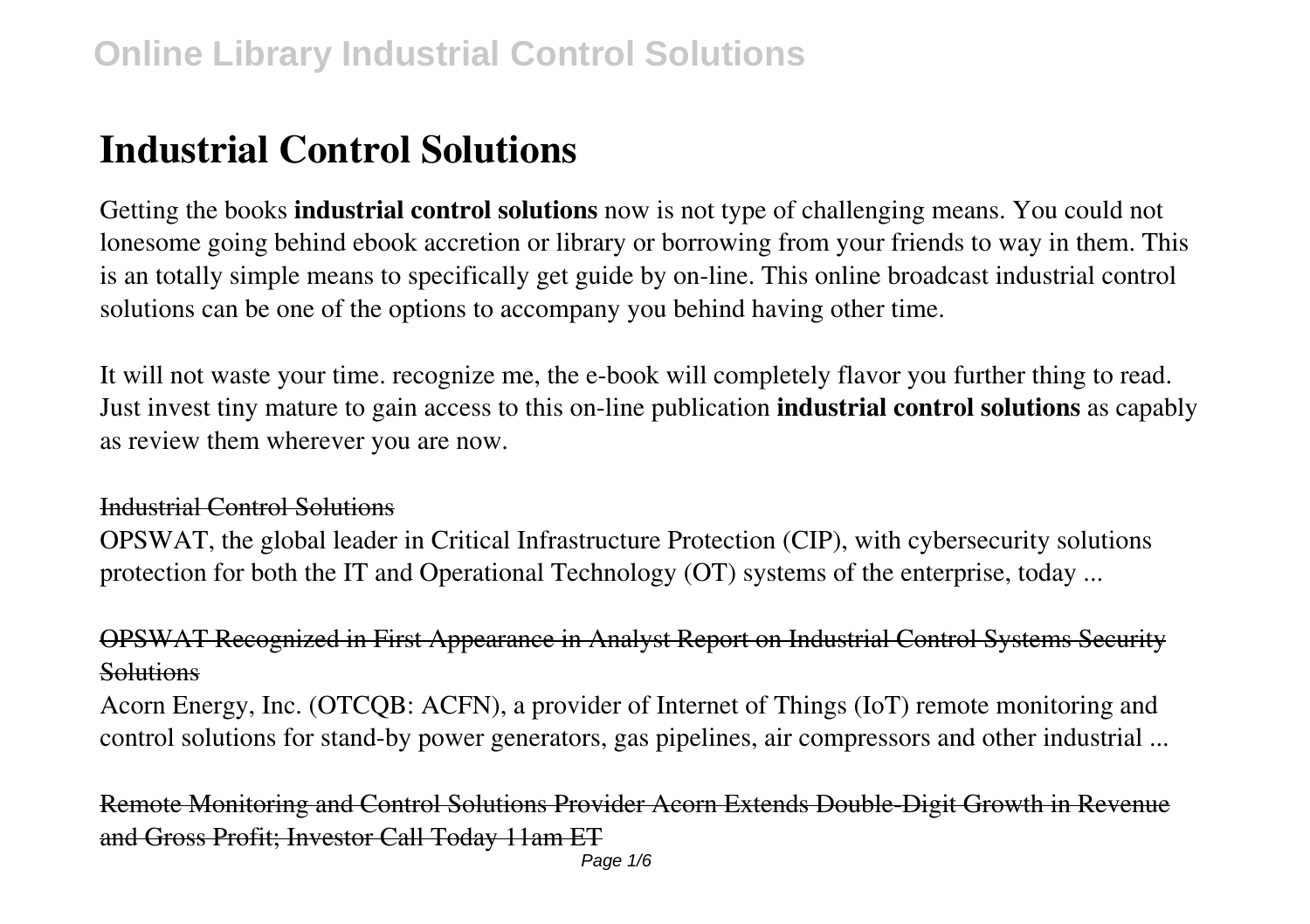Australis Capital Inc., operating as AUDACIOUS (CSE: AUSA) (OTC: AUSAF) ("AUSA", "AUDACIOUS", or the "Company"), an emerging global cannabis company with an expanding suite of multi-state operations, ...

AUDACIOUS Subsidiary ALPS Enters into Partnership with Priva, a Leading Global Supplier of Environmental Control Solutions

The United States National Institute of Standards and Technology (NIST) has a cybersecurity framework to help U.S. companies develop resilience against potential cyberattacks. The framework consists ...

#### CHINA CYBERSECURITY FOR INDUSTRIAL CONTROL SYSTEMS (ICS)

Tenable®, Inc., the Cyber Exposure company, today announced that it has been named a Leader in Forrester's report, "The Forrester Wave™: Industrial Control Systems (ICS) Security Solutions, Q4,  $2021$ ."

Tenable Named a Leader in Industrial Control Systems Security by Independent Research Firm A newly added research report titled Global Industrial Control Transformer Market 2021 is offers a comprehensive and detailed analysis that considering a wide range of factors affecting the industry ...

#### Global Industrial Control Transformer Market 2021: Upcoming Trends, Business Opportunities and Forecast 2028 | ABB, Eaton

Over a dozen new Iridium Connected® midband products are planned to enter the market in the coming Page 2/6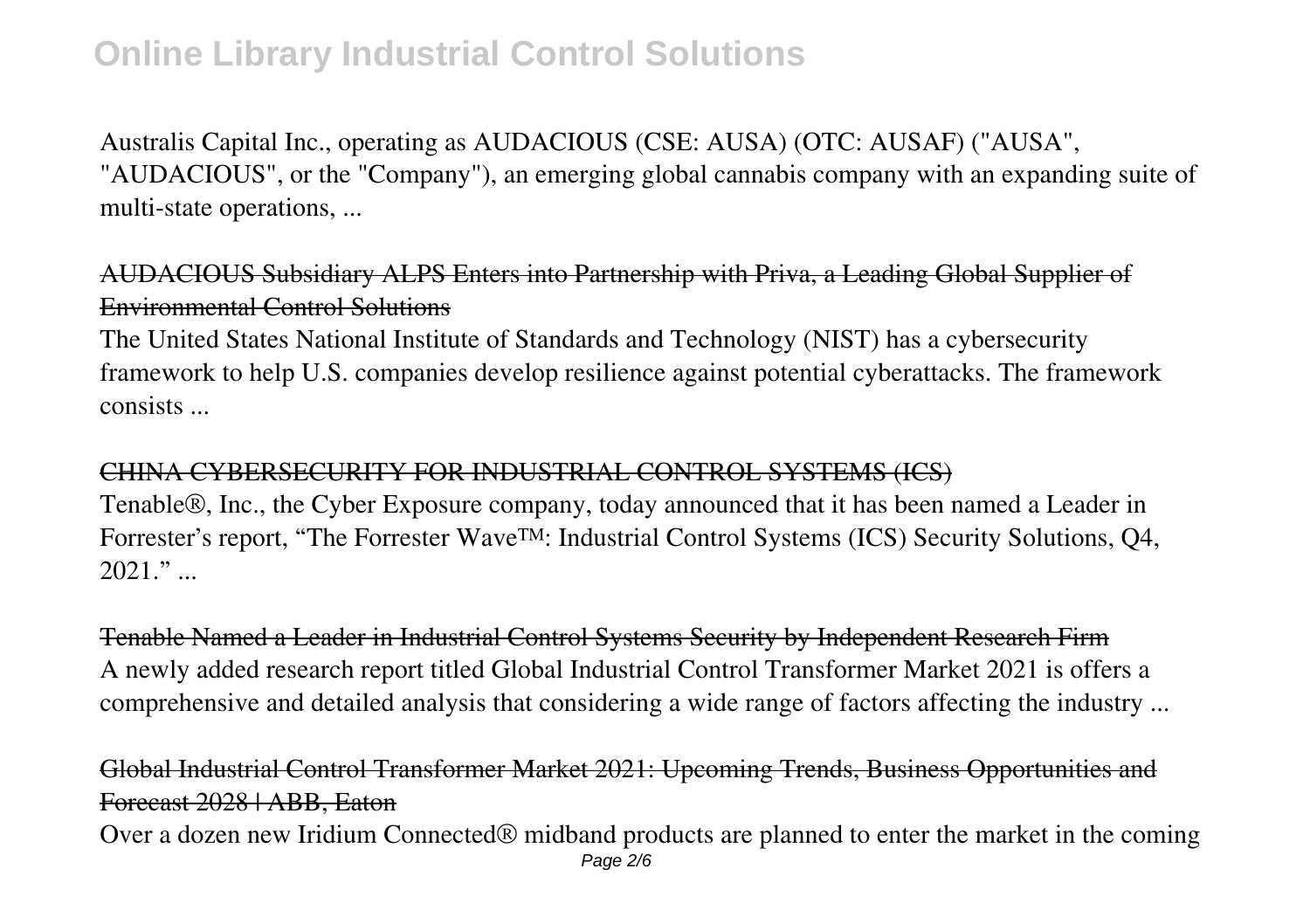#### months MCLEAN, Va., Nov. 10, 2021 /PRNewswire/ ...

Groundbreaking Iridium Certus® 100 Service Launches with Partner Products for Land, Sea, Air and Industrial IoT

Over 700 scientists, innovators and investors gathered at the UK National Quantum Technologies Showcase at the Business Design Centre, London on Friday 5th November.

"Quantum Pioneers" Show Their Innovative Solutions at Technology Showcase Reciprocally, Clearwater Controls' unique and agnostic control solutions open a huge opportunity for Industrial Flow Solutions to access a worldwide market," Wilson added. "Clearwater ...

Industrial Flow Solutions™ Announces Deal to Acquire Clearwater Controls™ to Grow IoT Solutions for Wastewater Network Management, Increase Demand for Industry-Leading ... Talon Dust Control's mission is simple: to negate the operational, maintenance as well as health-related challenges that arise due to poor industrial or on-site air quality.

Dusting Away Challenges: KAUST-Based Talon Dust Control Is Looking To Become A Leader In Saudi Arabia's Dust Control Solutions Market

ZEDEDA, a leader in orchestration for the distributed edge, announced it joined the PTC Partner Network as part of the ThingWorx Ready program.

 $\overline{E}$ DEDA Brings Edge Orchestration Solutions to the PTC Partner Network as part of the ThingWorx Page 3/6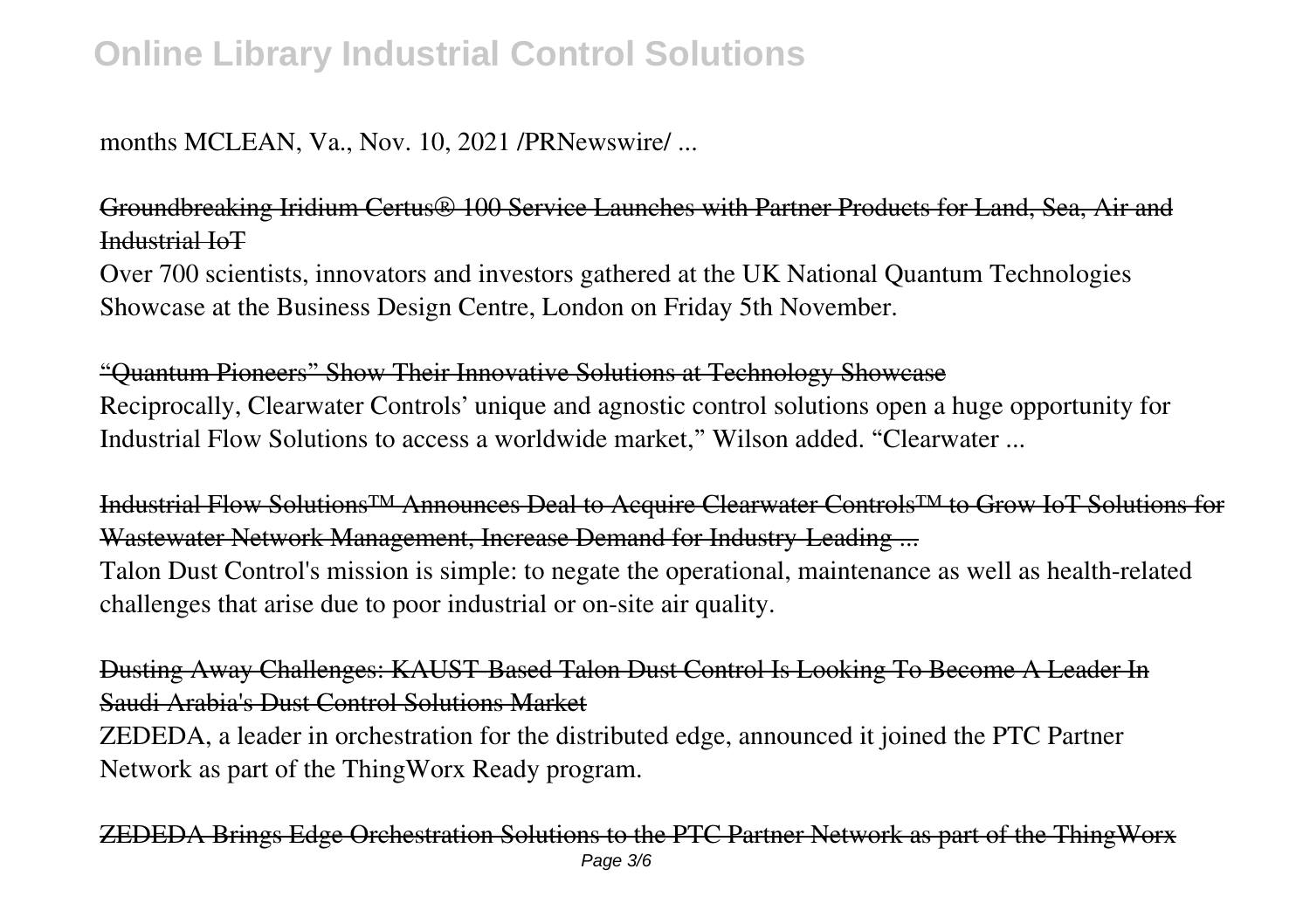#### Ready Program

FS.COM, a high-speed communication solution provider for data centers, enterprises, and telecom networks, announced its cooperation with Rosenberger, one of the leading manufacturers of high-speed ...

FS and Rosenberger Announced Their Collaboration on Fiber Optic Connectivity Solutions Airbus and Northrop Grumman are leading an industrial partnership formed to submit a bid to carry out studies supporting the development of Nato's Airborne Warning and Control System (AWACS) ...

Airbus and Northrop lead industrial partnership to bid for NATO AFSC Babcock & Wilcox (B&W) (NYSE: BW) announced today that its B&W Environmental segment has been awarded a contract for approximately \$30 million to design and supply a full suite of environmental ...

Babcock & Wilcox Environmental Awarded Contract for Approximately \$30 Million to Supply Emissions Control Technologies for U.S. Industrial Facility

Digi-Key Electronics, which offers the world's largest selection of electronic components in stock for immediate shipment, has partnered with Seeed Studio and Machinechat to launch the industry's ...

Digi-Key, Seeed Studio and Machinechat Introduce Industry's First Private LoRaWAN-in-a-Box **Solutions** 

Staffing 360 Solutions, Inc. ( NASDAQ: STAF ), a company executing an international buy-integrate-Page 4/6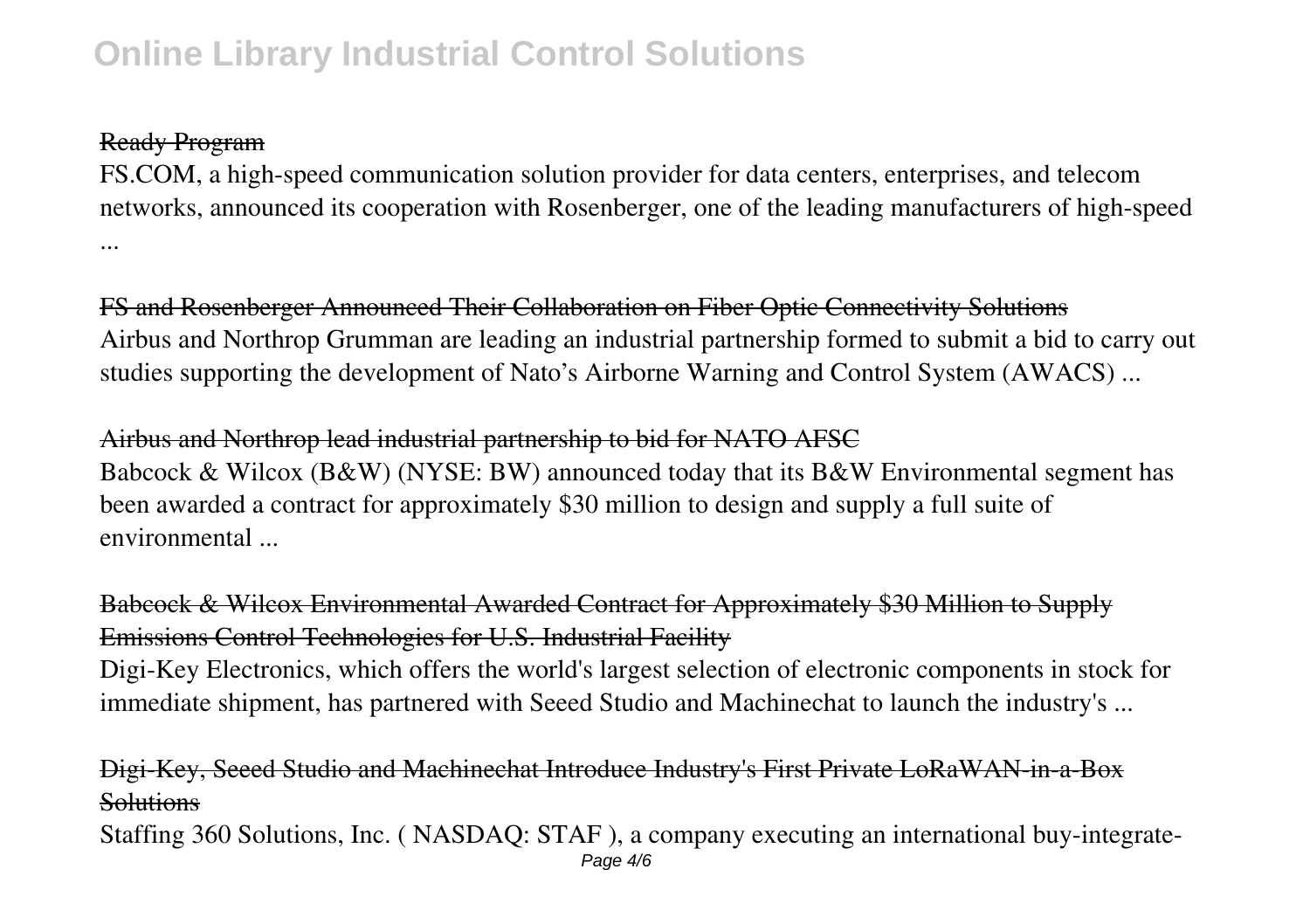build strategy through the acquisitio ...

Staffing 360 Solutions to Host Fiscal Third Quarter and Nine-Month Financial Results Investor Conference Call

ZEDEDA, a leader in orchestration for the distributed edge, today announced it joined the PTC Partner Network as part of the ThingWorx Ready™ program.

ZEDEDA Teams With PTC To Help Customers Securely Scale Industrial IoT Solution Deployments at the Edge

Broadcom Inc. (Nasdaq: AVGO), a global technology leader that designs, develops and supplies semiconductor and infrastructure software solutions, today held a Broadcom Software Investor Day, providing ...

Broadcom Inc. Highlights Broadcom Software's Strategy and Solutions at Investor Day Partnership targets 18,000 farms in Idaho & Central Washington utilizing FarmGrid™ 5G & Private Cloud Solution ...

Inland Cellular enters into \$15 Million Agreement to Deploy Precision Agriculture Solutions with Trilogy Networks

Iridium Communications Inc. (NASDAQ: IRDM) today announced that its Iridium Certus ® 100 "midband" service is commercially available for maritime, land mobile, IoT, aviation and government customers.